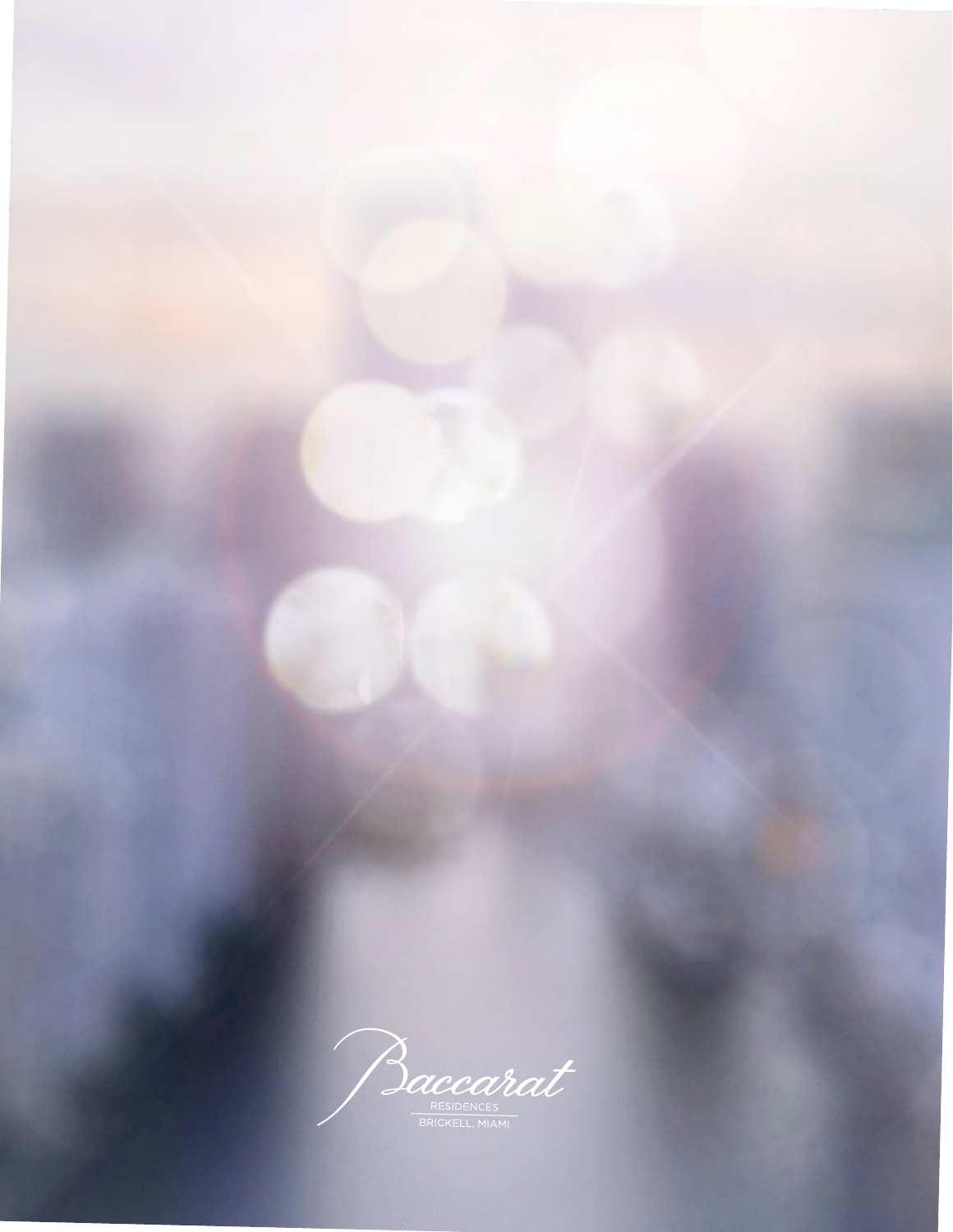

# WHERE LIFE F O R E V E R S P A R K L E S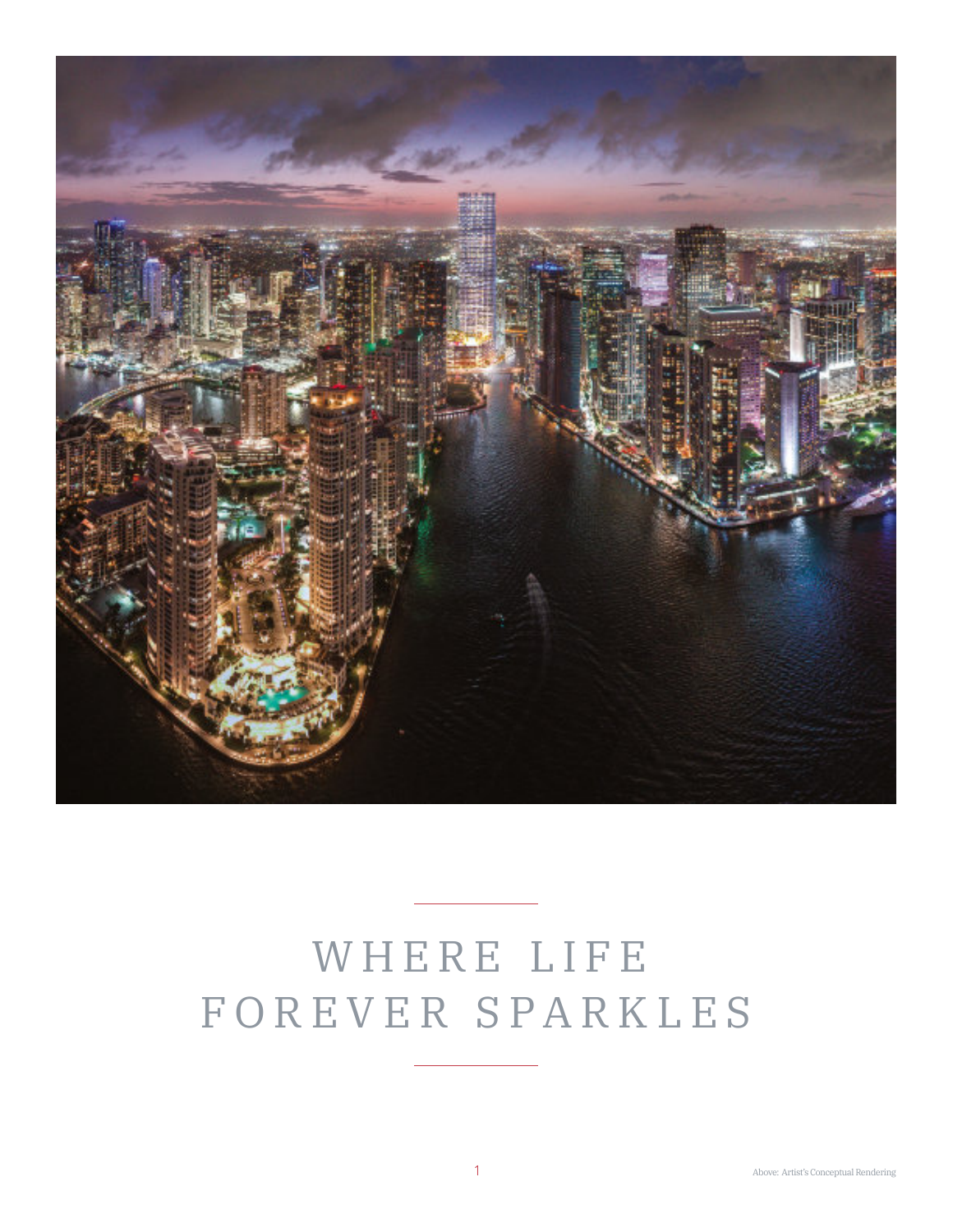# **INTRODUCTION**

Baccarat proudly presents its first collection of residences to the Miami market.

Illuminated by the infinite shimmerof the sun, this soaringtower will stand radiant on the waterfront where the river meets the bay, in the heart of the glittering lights of the city.

Combining the best of Brickell with enlightened design, artful serviceand enlivening waterfront amenities, residentscanexpect a lifestyle infused with laid-back glamourand limitless luxury. The ultimate expressionof one of the world's most rarefied aesthetics, refined over centuries, perfected in the heart of Brickell.

### D E V E L O P M E N T O V E R V I E W

- Privileged Brickell waterfrontposition, wherethe Miami River meets Biscayne Bay
- Dazzling contemporary75-storyglass tower
- Collection of 324tower residences, 8 penthouses and 28 riverfront flats and duplexes
- Panoramicviews of Biscayne Bay, the Miami River and the Miami city lights and skyline from every residence
- Artful service and amenities impeccably curated by BaccaratHotels & Residences and expertly managedby SH Hotels & Resorts
- Lushly landscaped waterfront promenade and private marina
- Planned 10,000square feet signature waterfront restaurant
- Curated museum-qualityart collection

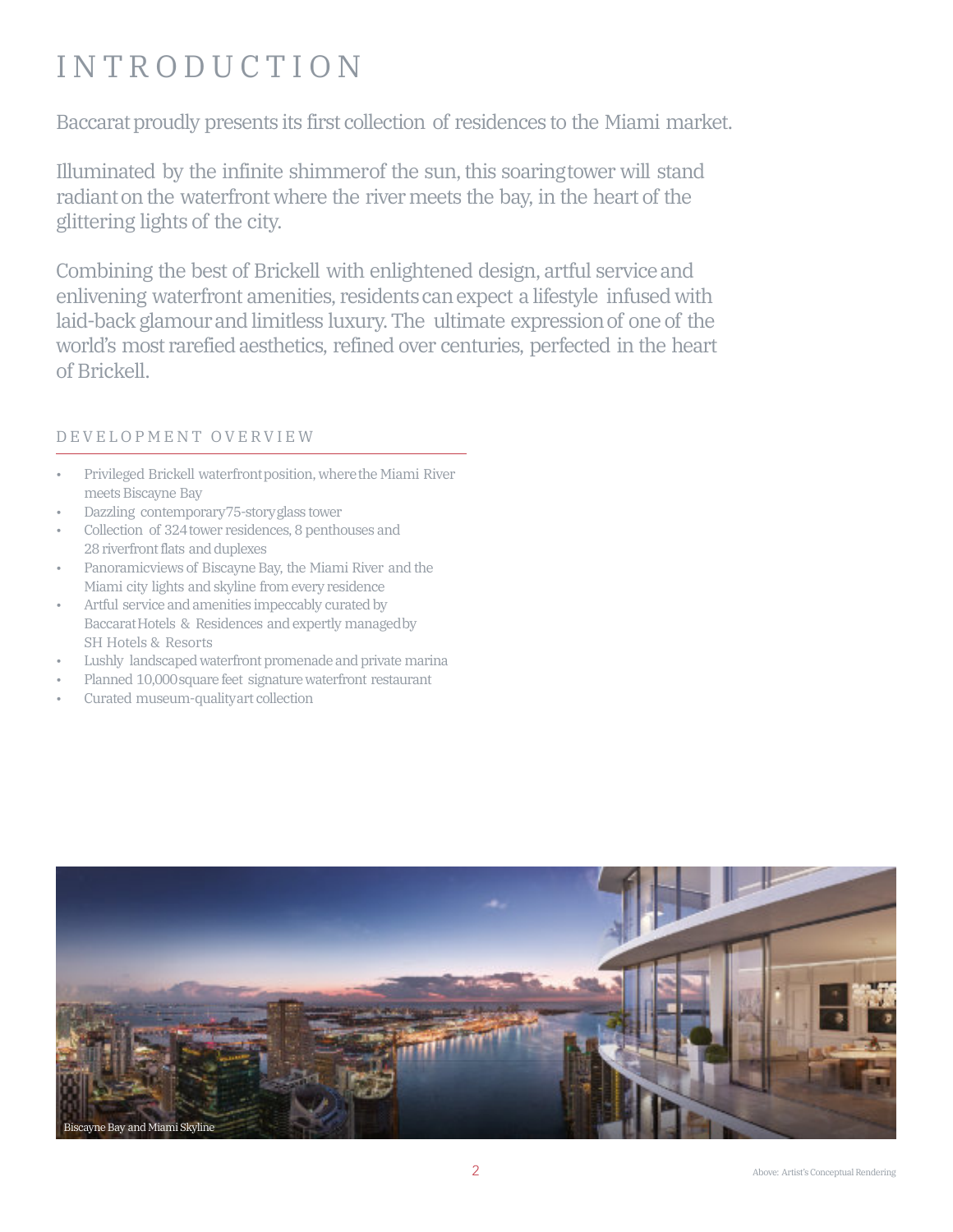# EXQUISITELY CURATED AMENITIES

More than a home, a Baccarat residence offers entrée to a unique living experience. Everything hasbeen conceived, designed and personalizedwith precision, passionand finesse. From museumquality art adorning the walls to the majestic Grand Salon and the radiant Baccarat Spa with treatments, yoga and steam rooms, residents can spend their entire day delighting in the extensive amenities. Baccarat Residences offer the privacy of an exclusive condominium while experiencing the allure and invigoration of a luxury destination. Imagine a life where the ultimate luxury is coming home.



#### BUILDING AMENITIES

- Lushly landscapedsecluded private entranceleading to the riverfront arrival court and elegant porte-cochère entrance
- Exquisitely appointed entrancelobby with grandhigh ceilings leading directly to three banks of double private elevators to each residence
- Permanent installation of curated museumquality art collection throughout the building's public spaces
- Elevated 12th level amenities resort deck loaded with a dramatic zero-entry heated saline swimming pool, outdoor spa, pool-side cabanas, summerkitchen area and beautifully landscaped sun terrace
- Glamorously designed Grand Salon, set as the ideal location for both intimate gatherings and grand celebrations
- Luxurious Clubroom with bar and billiards, catering kitchen, andmultimedia facilities
- State-of-the-art fully equipped fitness center curatedby Altitude Fitness with cardio theater, spinning room, yoga and meditation rooms, all overlooking the pool deck resort area
- Hammamspawith men's andwomen's steam and sauna facilities, luxurious treatment roomsand spa shop
- Private screening roomwith cutting-edge audiovisual equipment and theater-style seating
- Game roomwith multimedia facilities and children's playroom
- Business Center with conference facilities and private work spaces
- Gourmet market
- Wine Cellar andTasting Room
- State-of-the-artChef's Kitchen and Private Dining room
- Pet friendly communitywith Pet Spa, Grooming and Walk Service
- Hair Salon & BarberStation
- High-speed internet access in all public areas
- Electric vehicle chargingstations
- Air-conditioned storage rooms
- **Bicycle storage spaces**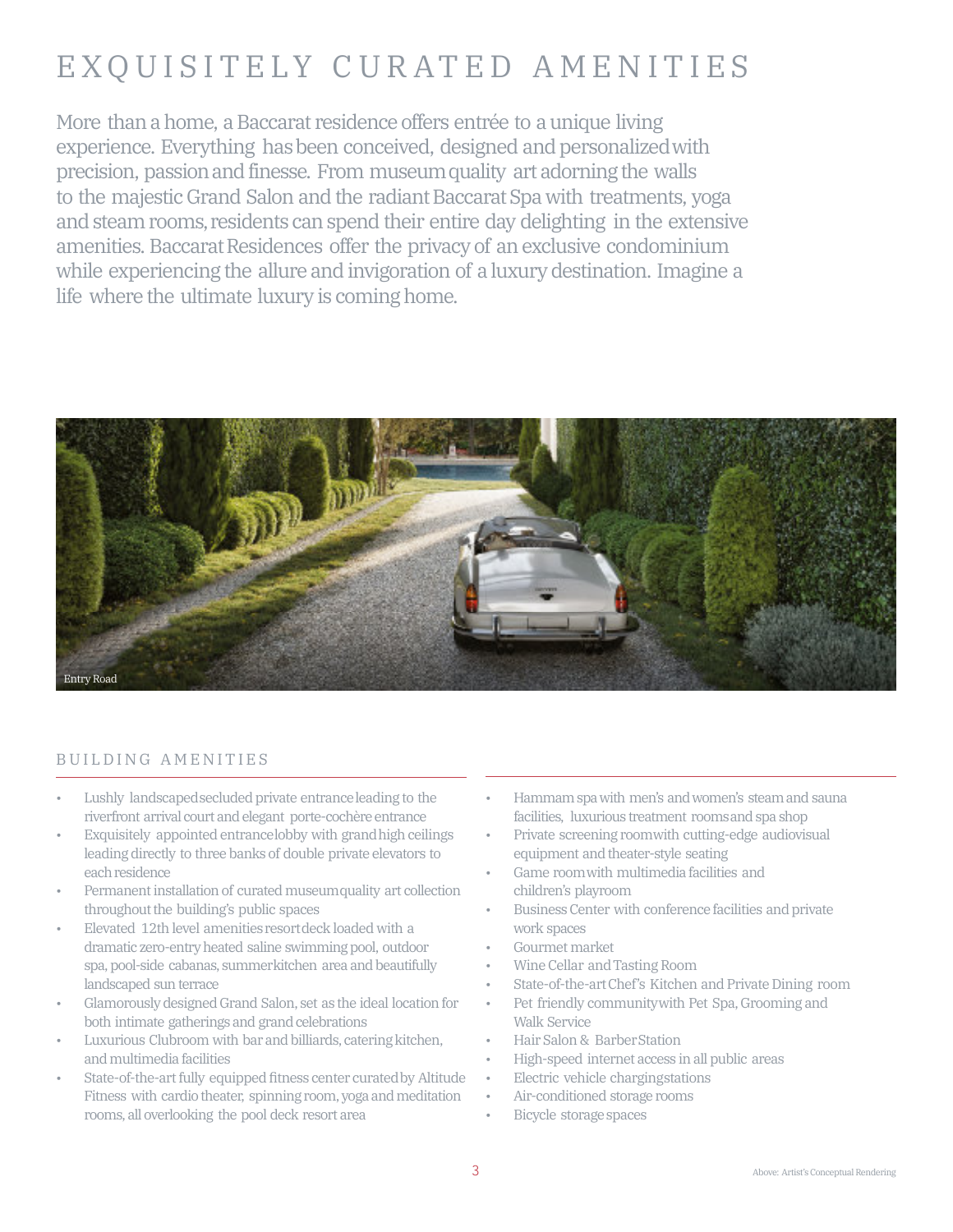# ENLIGHTENED RESIDENTIAL DESIGN

This dazzling seventy-five-story glass tower, featuring a collection of expertly designed residences, is enhanced by the natural energy of this unique location. Extraordinary architectural design, bespoke interiors, lush gardens and Miami River promenadecreate this masterpiece of life and light. Resplendent in style and spirit; here every day is more vibrant, more sensuous, more serene. This exclusive waterfront tower is comprised of 324 flow-through tower residences starting at the 15th level and culminating at the top three floorswith 8 dazzling penthouse residences, all with spectacular views of Biscayne Bay, the Miami River and Miami Skyline. The tower residences are complemented by 28 flats and duplexes fronting the Miami River and the waterfront promenade.



#### RESIDENTIAL FEATURES

- Open-concept, flow-through contemporaryfloor plans featuring one, two, three, and four-bedroomresidences and penthouses, all offered with a selection of exquisite decorator finishes and ready for immediate occupancy
- Private key activated elevator accessand entry vestibules in all residenceswith two elevators opening directly to each residence
- Energy-efficient, tinted, impact-resistantfloor-to-ceilingsliding glassdoors and windows with panoramicviews of Biscayne Bay, the Miami River and the Miami city lights and skyline from every residence
- Expansive eight-foot-deep private terracesaccessible from the living andmaster bedroom areasof every residence, and wrap around terraces at cornerunits, with glass railings for unobstructed views
- Generous smooth-finishten-foot high ceilings in typical floors soaringto eleven and twelve feet in penthouse levels
- Gourmet kitchens with open-concept design to the great room with generous islands and breakfast bar featuring custom Italian cabinetry by Meyer Davis Studio with a selection of finishes and choices of stone countertops and full backsplashes
- Top of the line kitchen appliancesincluding; Sub-Zero refrigerator/freezer with internal chilled water dispenser and ice-maker, Sub-Zero wine storage, Wolf induction cooktop, Wolf M-series contemporaryoven and steam oven, Cove dishwasher with cabinetry integrated paneling, and concealed variablespeed range hood
- Individually controlled, high-efficiency central airconditioning andheating systemswith linear diffuser vents in main areasfor seamless interior design
- A state-of-the-art living environment that is dedicated to the wellness of our residents, that include purified air and water, enhanced sleep, and restorative light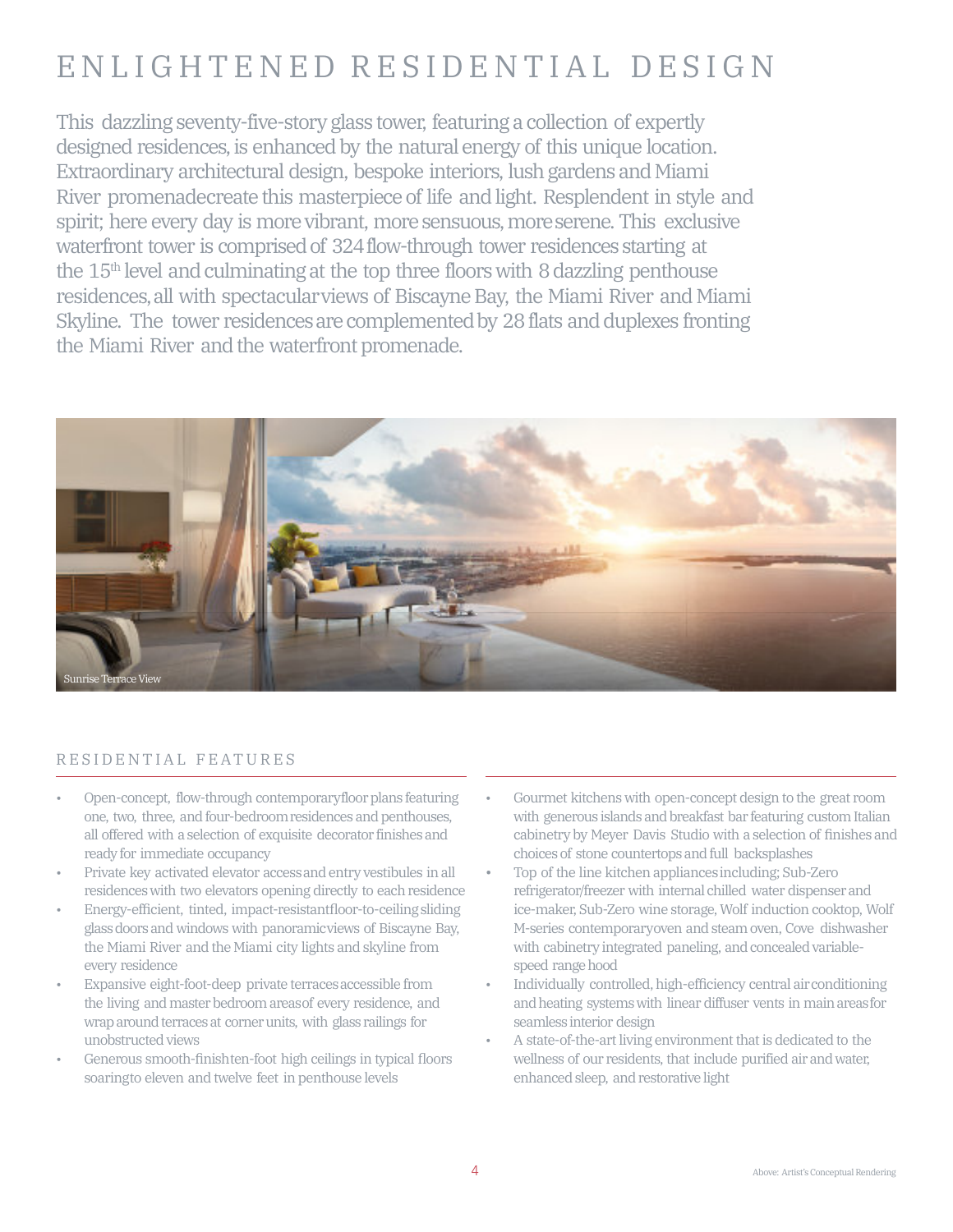- Generous master bathroomsfeaturing stand-alone bathtubs and frameless glass-enclosed rainshowers, separate roomwith water closet, premiumItalian cabinetry, imported stone vanity tops with double lavatories and decorator mirrors
- Spacious 'his and hers' walk-in wardrobesfitted with Italian cabinetry in every residence master bedroom
- Solid corewood interior doors for enhanced sound proofing and energy efficiency
- Laundry roomswith large capacity washer and dryer, and utility sink and storage cabinetry in most residences
- Sprinkler fire protection system
- Advanced technology "smart building" pre-wired for Wi-Fi high-speed internet, data/voice, and cable satellite video
- Interface technology for building services suchas concierge, valet, security, and in-home services suchas audio, video, lighting, window treatments, internet and satellite





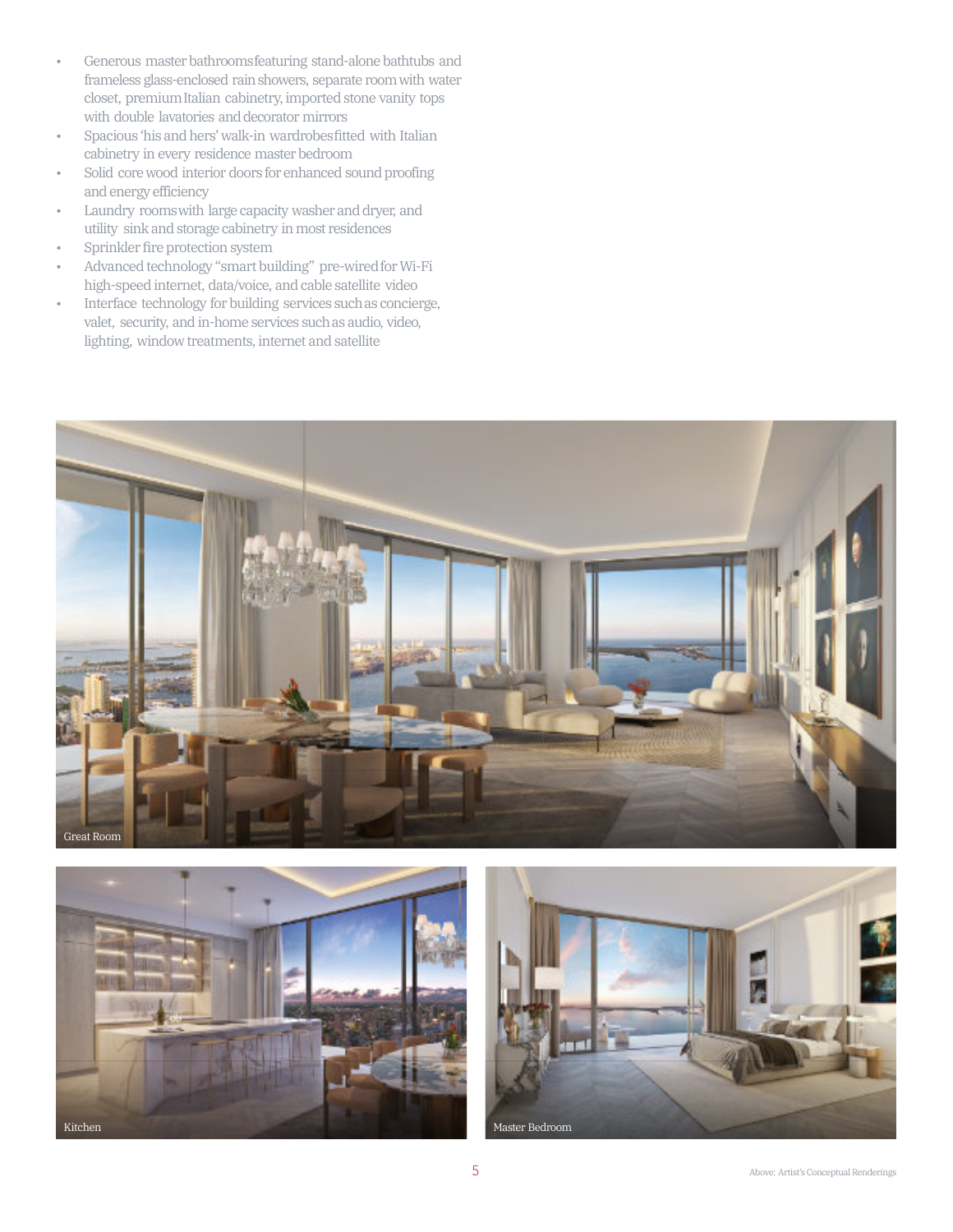# ARTFUL BACCARAT SERVICE

Experience the alchemy of glamour, celebration, seduction, and intimacy a residential lifestyle impeccably curated by Baccarat Hotels & Residences and expertly managedby SH Hotels & Resorts. The nexus of personalcraftsmanship and art. The intersection of French tradition and creative modernity. Intimately entwined with the fine art of living, every momenthas been carefully designed to cater to your every need. Residents will have full access to anunprecedented range of services and in-house staff dedicated to doing the impossible.Whether that's hosting an event at the Grand Salon, arranging personal appointments or rememberingindividual taste preferences, residents will feel inspired and at ease.

### **SERVICES**

- Highly attentive concierge, with convenient mail andreceiving desk, lifestyle and propertymanagement
- Luxury house car limousine service for convenient transport within a three-mile radius
- 24-hourcomplimentaryvalet and optional self-parking in assigned spaces in covered andsecured parking garage
- 24-hourattended security services and controlled access
- Custom Scenting that captures the essence and energy of Miami
- Residential oversight including pet care, plant care, and away fromhome maintenance
- 24hour roomservice
- IT consultation services and technical support
- Business support services
- Courier, parcel and postal service
- Newspaper and magazine delivery to door
- Child careservices
- Fresh flower service
- Personal shopping and delivery including grocery and pharmacy
- Special personal shopping privileges from Baccarat Preferred Partners

#### B A C C A R A T G L O B A L M E M B E R P R I V I L E G E S

- BaccaratOwners Circle Services including private shopping, discounts on Baccarat crystal, discounted engraving and gilding, andpriority status for customproduction
- Exclusive tour packageto BaccaratFrance, available only to owners of Baccarat Residences
- Invitations to Baccaratevents worldwide
- Preferred service and privileges at Maisons Baccarat (Paris and Moscow), BBar (Tokyo) and Crystal Rooms worldwide
- Hotel privileges in BaccaratHotels and SH Hotels & Resorts worldwide

Note: Some services available for an additional fee. Services are subject to change. Please speak to a sales representative for the most up-to-date list of service offerings.





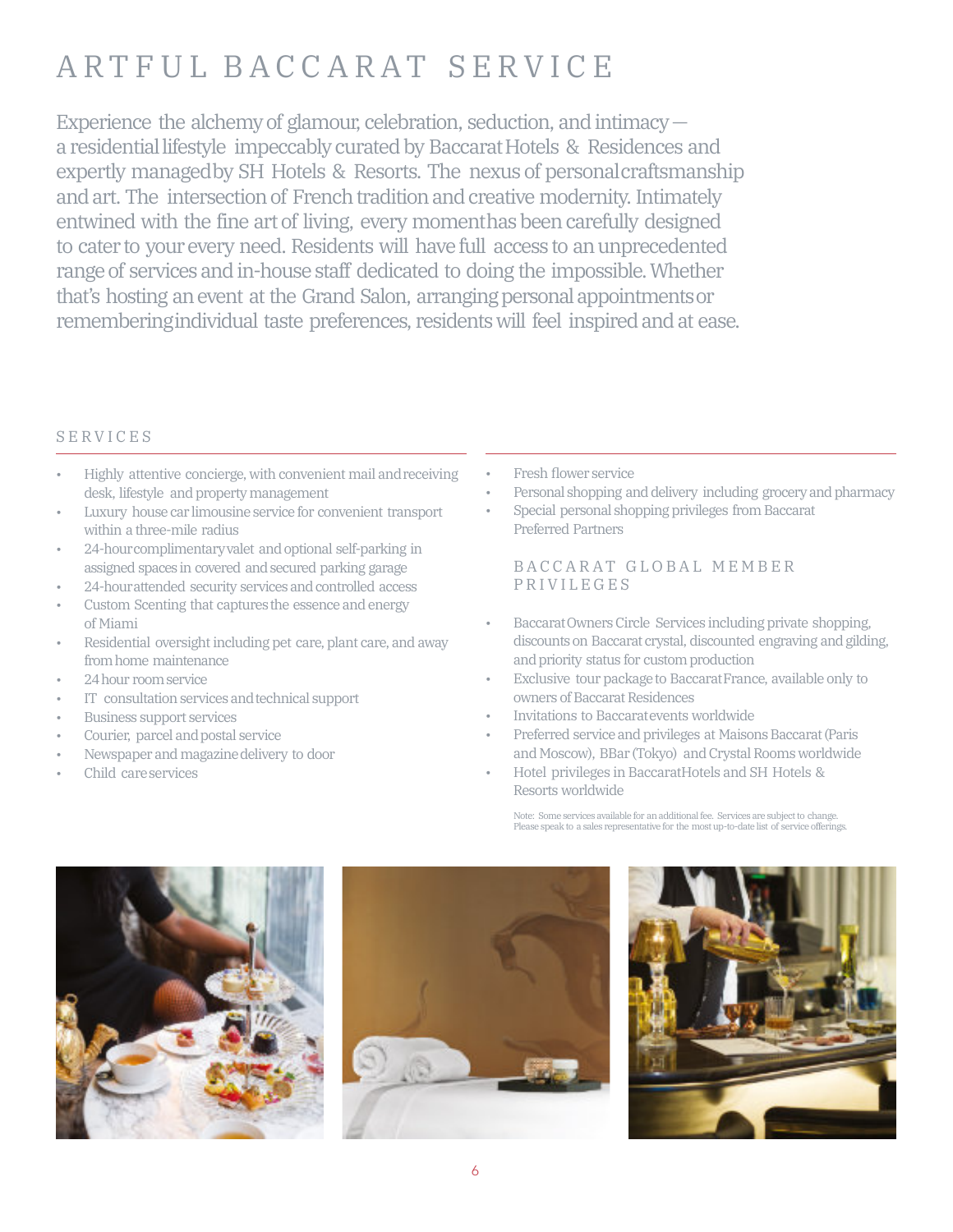# EN LIVENING WATERFRONT LIFESTYLE

The private marina, planned riverside restaurant and lushly landscaped river promenadeinvite residents to spendhoursanddays luxuriating in the infinite energy and organic sparkle of life by the water. Watch the superyachtscome and go, take a sunset stroll towards the bay, or head to a numberof chic waterside restaurantscourtesy of our private water taxi service. Residents can enjoy private membershipand exclusive access to the Beach Club at 1Hotel South Beach, SH Hotels & Resorts sister property. With loungers, beach towel services, cabanas, and seaside snack and beverage services, this waterfront communitywill cater to leisurely hoursunder the sun.Take a break from the hustle and bustle of the city and unwind with a cool drink in hand and the sand between your toes.



### WATERFRONT HIGHLIGHTS

- Planned signature riverfront restaurant
- Lushly landscapedwide promenadealong the Miami River connectingto the Miami Circle National Historic Landmark park
- Elevated waterfrontamenitiesdeck with infinity pool offering unparalleled views acrossthe Miami River and Biscayne Bay
- Private marinawith over 300linear feet dockage with resident yacht for on-demand reservation services and private water taxi
- Beach Club Membership to 1 Hotel South Beach with privileges such as complimentary valet and beach chairs with umbrella and towel services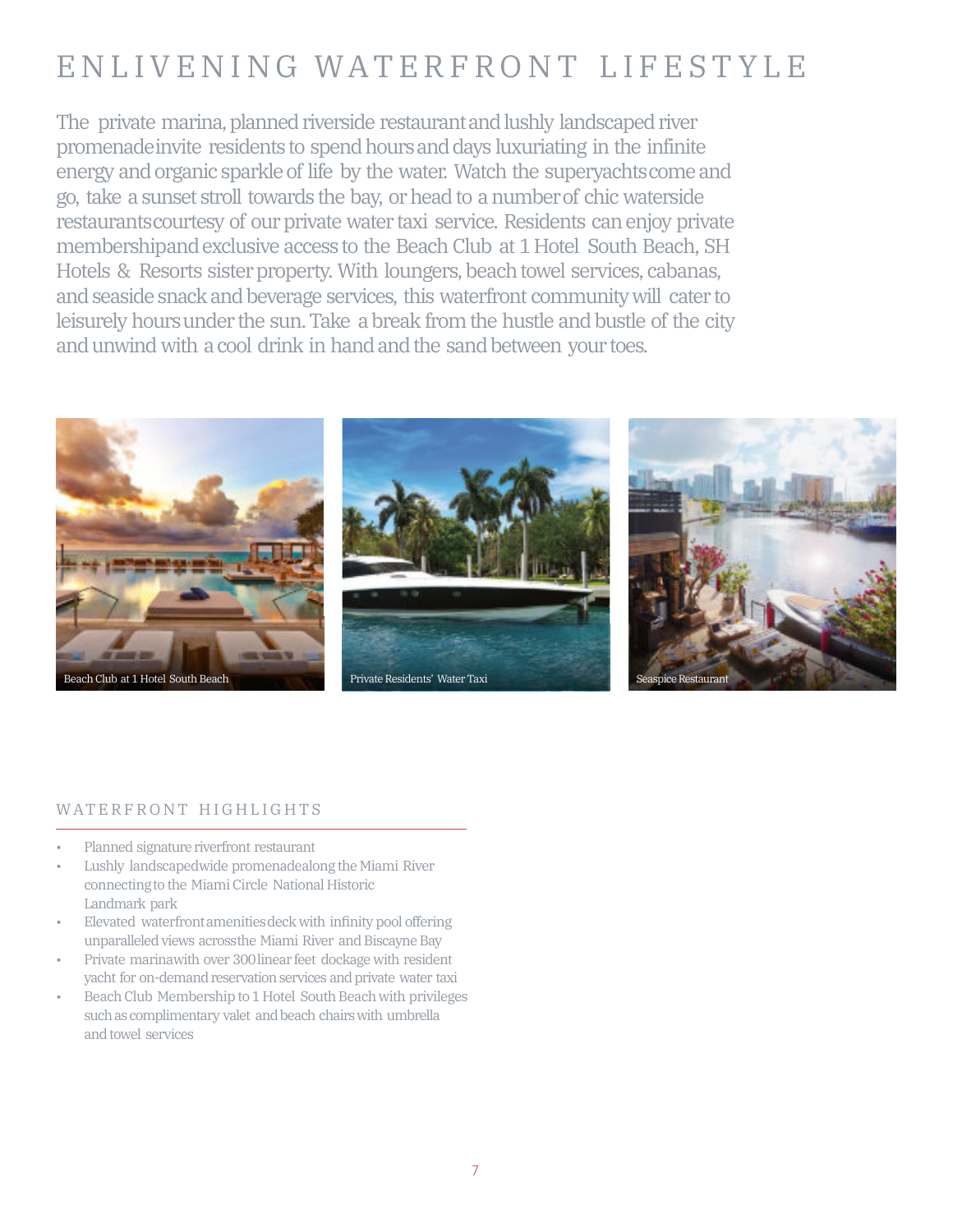# BRILLIANT BRICKELL WATERFRONT LOCATION

Perfectly positionedat the entranceof Brickell Avenue, where the Miami River meets the beautiful blue waters of Biscayne Bay, and the bustling financial district blends with high-end shopping, top restaurants, cultural hot spots and exiting nightlife – this iconic neighborhoodis an all-day all-night lifestyle destination, aptly namedthe Manhattan of the South.





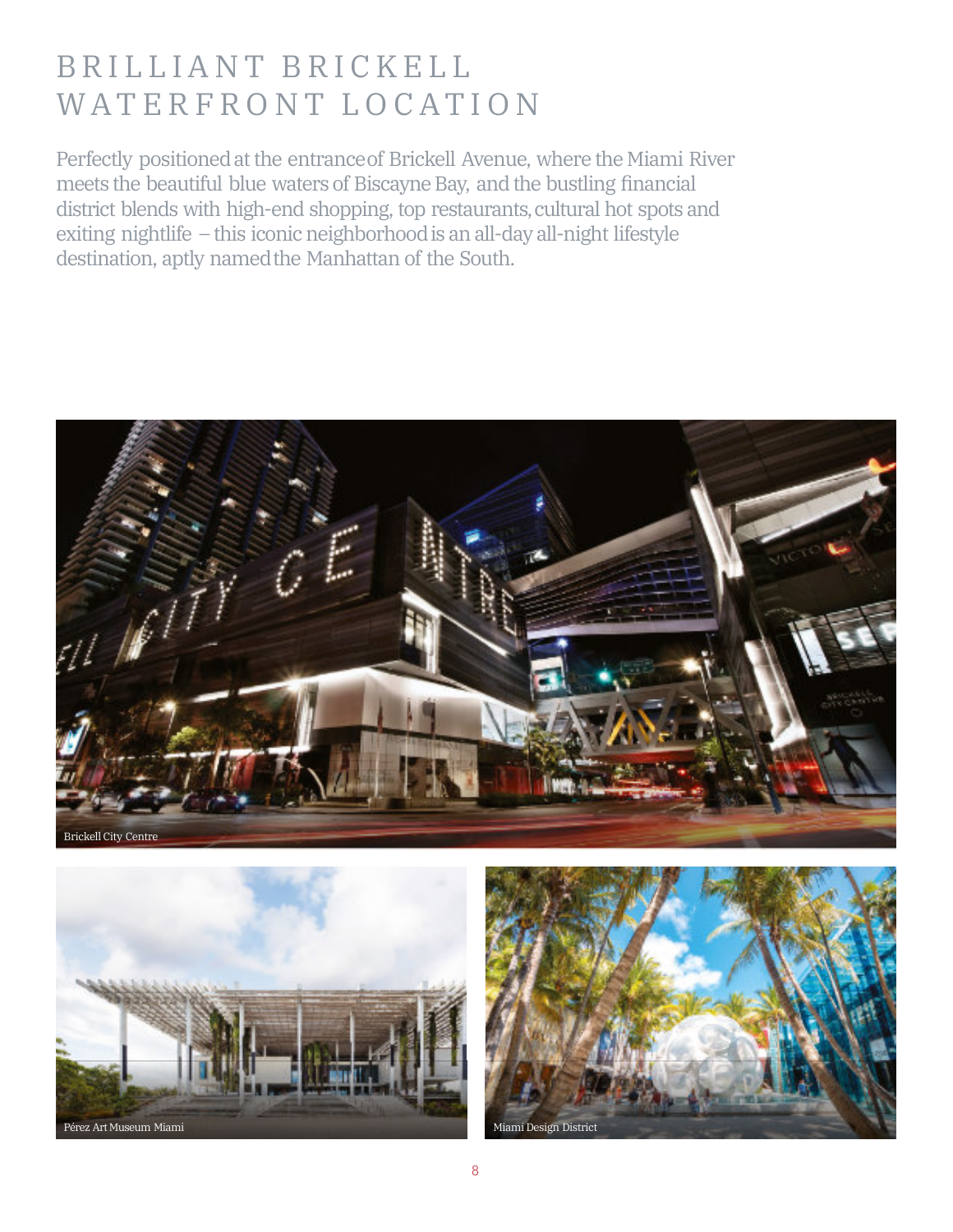# T E A M

### WORLD CLASS DEVELOPMENT TEAM

## RELATED GROUP

#### Developer

Established in 1979,Related Group is Florida's leading developer of sophisticated metropolitan living and one of the country's largest real estate conglomerates. The privately held companyhasbuilt, rehabilitated and managed over 100,000 condominium, rental and commercialunits. Related Group has earnedinternational status for its visionary designs and development of extraordinaryluxury properties,including One Park Grove, Apogee and Residences by ArmaniCasa, among others.

#### BACCARAT HOTELS & RESIDENCES / SH HOTELS & RESORTS Brand & Management

SH Hotels & Resorts, an affiliate of global private investment firm Starwood Capital Group, is a hotel brand management company that operates 1 Hotels, a nature-inspired lifestyle brand, and Baccarat Hotels & Residences, a luxury brand that made its debut in March 2015with the opening of its flagship property in New York, with projects underdevelopment in Macau, Bordeaux, Doha, Florence and Saudi Arabia.

#### A R Q U I T E C T O N I C A Architect

Extraordinary architectural design by Miami-based international firmArquitectonica, preeminent designer of South Florida's most distinctive high-rises.

### MEYER DAVIS STUDIO

#### Interior Designer

Bespoke interiorsby New York City-based Meyer Davis Studio, a globally recognized design boutique specializing in residential, hospitality, and retail, whose celebrated projects include One Park Grove, 1 Hotel South Beach, One Manhattan Square, and Four Seasons Astir Palace.

#### E N Z O E N E A Landscape Architect

Renowned Swiss landscape architect Enzo Enea of Zurich-based Enea Garden, is one of the leading landscapearchitects in the world. A hallmarkof Enzo Enea's work is the fusion of indoor andoutdoor spaces, the creative intertwining of the soul of the residence with its surroundings.







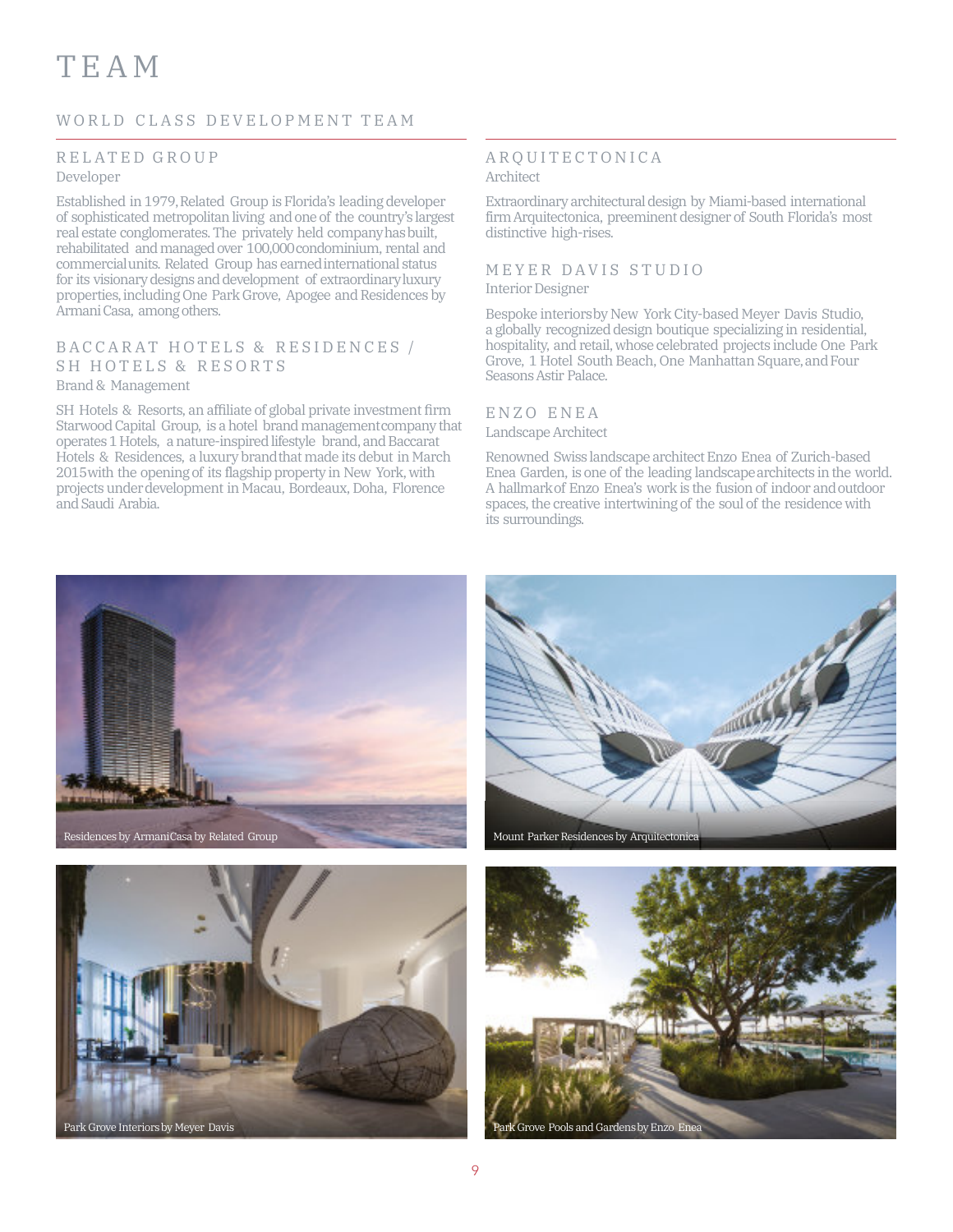

# VISIT OUR ONSITE SALES GALLERY